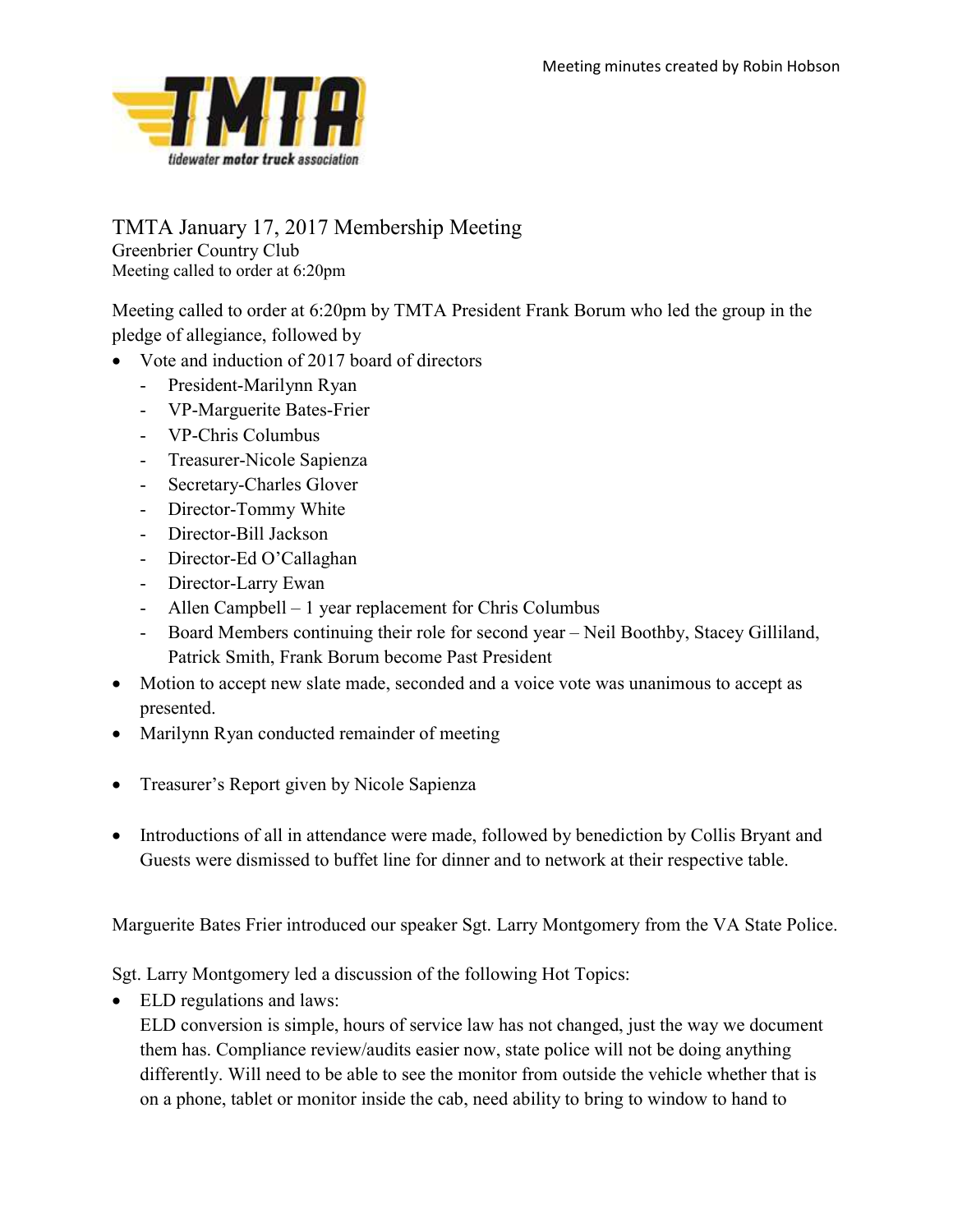Meeting minutes created by Robin Hobson officer. If an officer is looking at an ELD, he will only go back 8 days, if you have a paper log and the officer has the time, he may review more than the last 8 days, so a paper log could lead to bigger problems than an ELD log. Still need to have other documents such as shipping documents available.

Everyone must be on board with ELD's by December 2017.

A question was asked how sympathetic is the State Police to port wait times? Another question posed was can you set up the Port to be your "yard" – Sgt. Montgomery says He knows there are wait times at the Port, but setting the port up as a "yard", is not recommended. ELD vendors are recommending this though and it's a slippery slope and Sgt. Montgomery recommends you fix your issues, not manipulate the system.

Model year 2000 and newer must have ELDs by deadline. If older vehicle, driver can still run on paper logs. He has seen some 1998 and 1999 trucks with the capability to plug in the ELD device and if your truck can accommodate it, go ahead and switch over.

Several members brought up issues in conversion they had and highly recommended to group that they not wait until the deadline because there will be conversion issues they don't want to be dealing with as they run into the deadline, they will want to solve them prior to that.

- Speed regulators Sgt. Montgomery said this is coming, won't go away, so we need to acclimate ourselves and our practices to it. Cars will have one speed and trucks will have another. Speed limiters are coming, most big companies have already installed. A concern is how do you adjust them when in an area with speeds over 65 mph? This is an issue for trucks running in areas with higher speed limits.
- Cameras inside trucks this will be soon. One issue is which way is your camera pointed toward the road or toward the driver? Will need to be thinking about that soon.

Geofencing – BOD will look into this and report back to membership.

John Lago from Trac Intermodal gave a short presentation on his nationwide fleet of chassis. They have daily, short-term or long-term leases available.

Vance Griffin from the Port of VA gave an update on the POV:

- Recognize that yards are dense, some trucking companies have sent in screen shots, which the Port finds very helpful in identifying issues and resolving them.
- VIG density is 70%, NIT is 80%, yards are in high demand right now.
- M-F VIG is open 3:00-21:00, reefer times remain the same as in past. Discussion ensued about whether this is helpful to community or not, varied opinions. question asked is